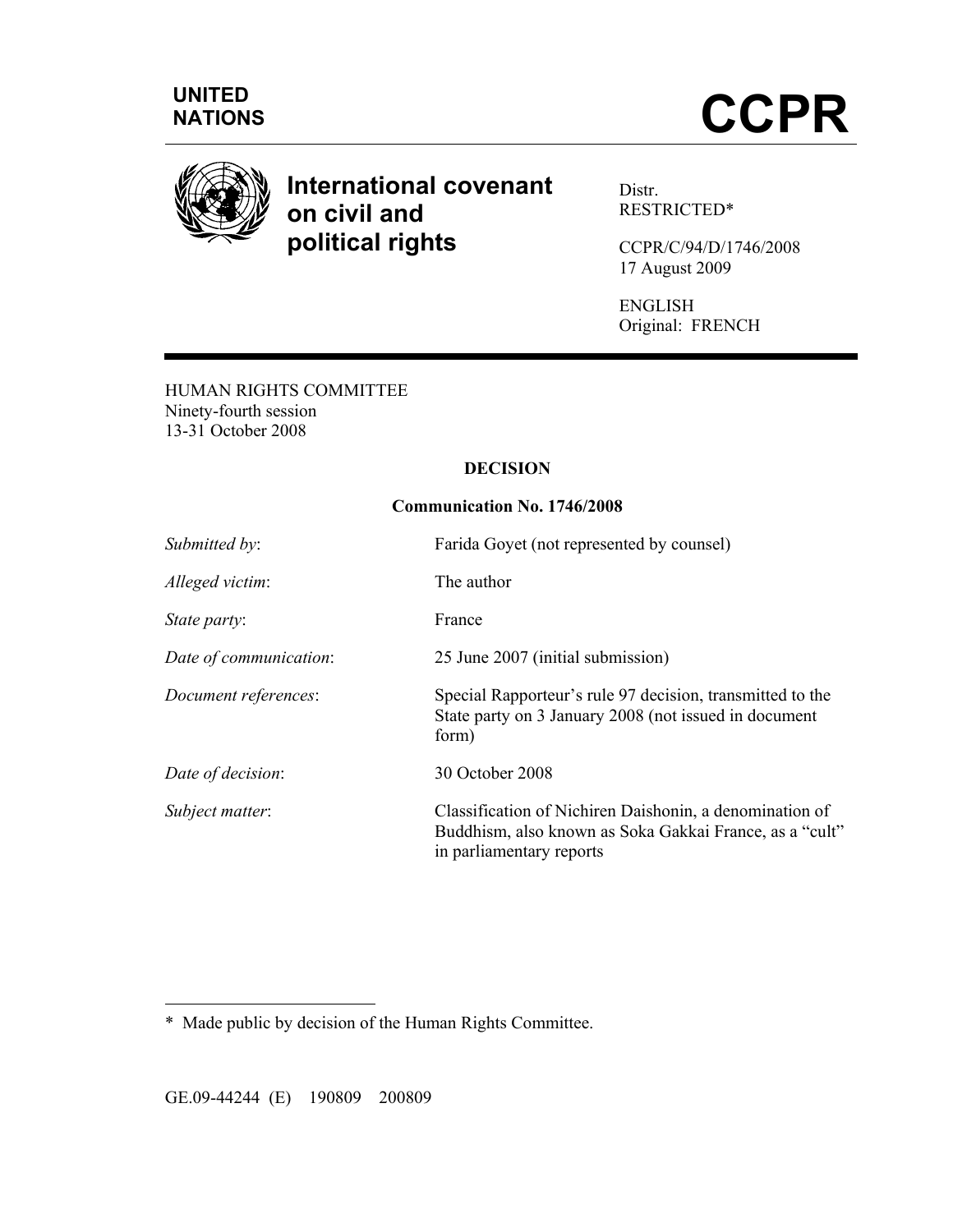| <i>Procedural issues:</i>          | Lack of standing as victim, <i>actio popularis</i> , failure to<br>exhaust domestic remedies |
|------------------------------------|----------------------------------------------------------------------------------------------|
| Substantive issues:                | Right to effective remedy, right to a fair hearing, freedom<br>of religion                   |
| Articles of the Covenant:          | 2, paragraph 3; 14; and 18                                                                   |
| Articles of the Optional Protocol: | 1, 2 and 5, paragraph $2$ (b)                                                                |
|                                    | [ANNEX]                                                                                      |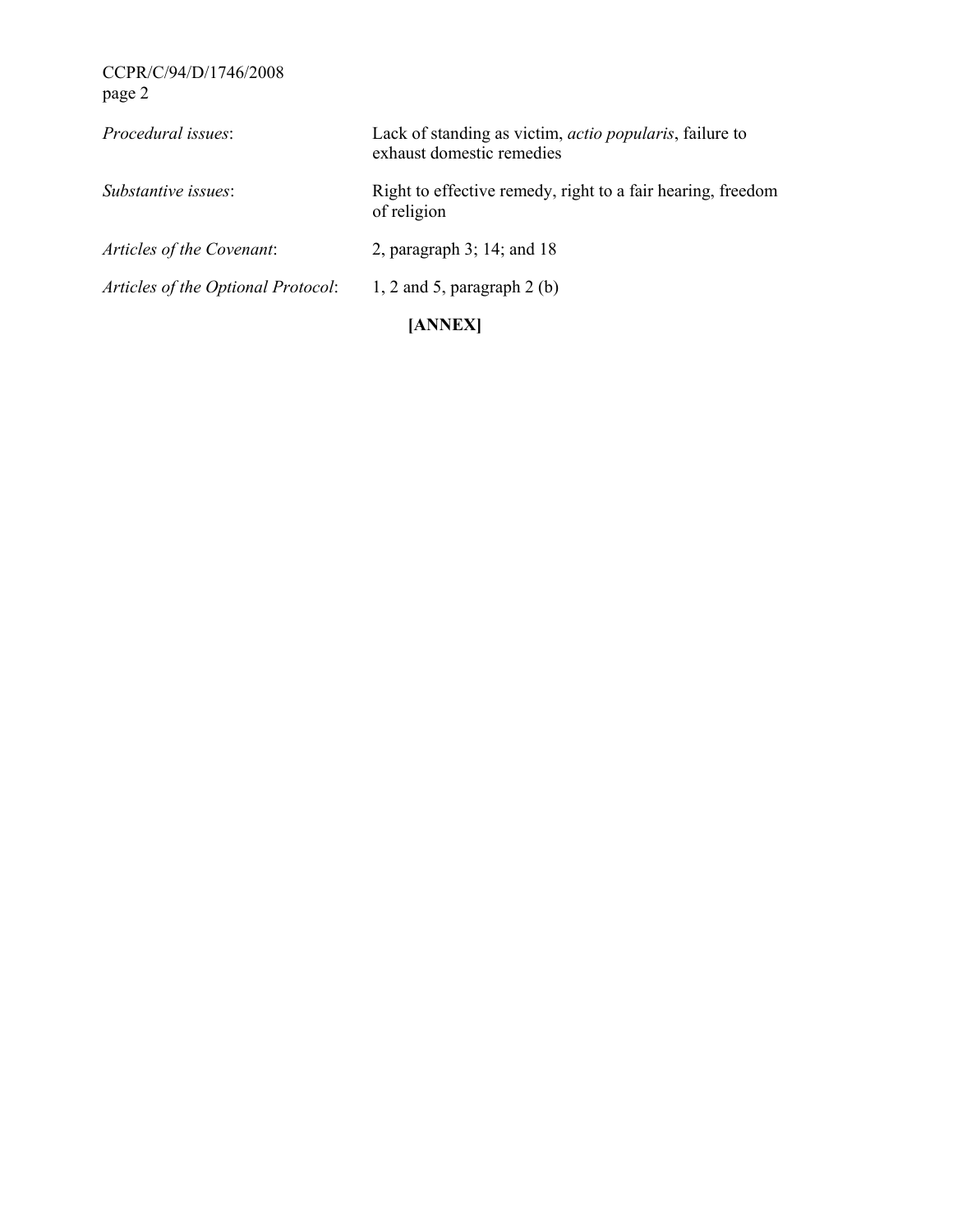#### **Annex**

## **DECISION OF THE HUMAN RIGHTS COMMITTEE UNDER ARTICLE 5, PARAGRAPH 4, OF THE OPTIONAL PROTOCOL TO THE INTERNATIONAL COVENANT ON CIVIL AND POLITICAL RIGHTS**

#### **Ninety-fourth session**

#### **concerning**

#### **Communication No. 1746/2008**\*

| Submitted by:          | Farida Goyet (not represented by counsel) |
|------------------------|-------------------------------------------|
| Alleged victim:        | The author                                |
| <i>State party:</i>    | France                                    |
| Date of communication: | 25 June 2007 (initial submission)         |

 *The Human Rights Committee*, established under article 28 of the International Covenant on Civil and Political Rights,

 *Meeting* on 30 October 2008,

 *Adopts* the following:

 $\overline{a}$ 

#### **Decision on admissibility**

1.1 The author of the communication, dated 25 June 2007, is Farida Goyet, a French national born in France on 20 January 1963. The author claims to be a victim of violations by France of articles 2, paragraph 3, 14 and 18 of the Covenant. The author is not represented by counsel. The Covenant and the Optional Protocol entered into force for France on 4 February 1981 and 17 May 1984, respectively.

<sup>\*</sup> The following members of the Committee participated in the examination of the present communication: Mr. Abdelfattah Amor, Mr. Prafullachandra Natwarlal Bhagwati, Mr. Maurice Glèlè Ahanhanzo, Mr. Yuji Iwasawa, Mr. Edwin Johnson, Ms. Helen Keller,

Mr. Ahmed Tawfik Khalil, Mr. Rajsoomer Lallah, Ms. Iulia Antoanella Motoc,

Mr. Michael O'Flaherty, Ms. Elisabeth Palm, Mr. José Luis Pérez Sanchez-Cerro,

Mr. Rafael Rivas Posada, Sir Nigel Rodley, Mr. Ivan Shearer and Ms. Ruth Wedgwood.

Pursuant to rule 90 of the Committee's rules of procedure, Committee member Ms. Christine Chanet did not participate in the adoption of this decision.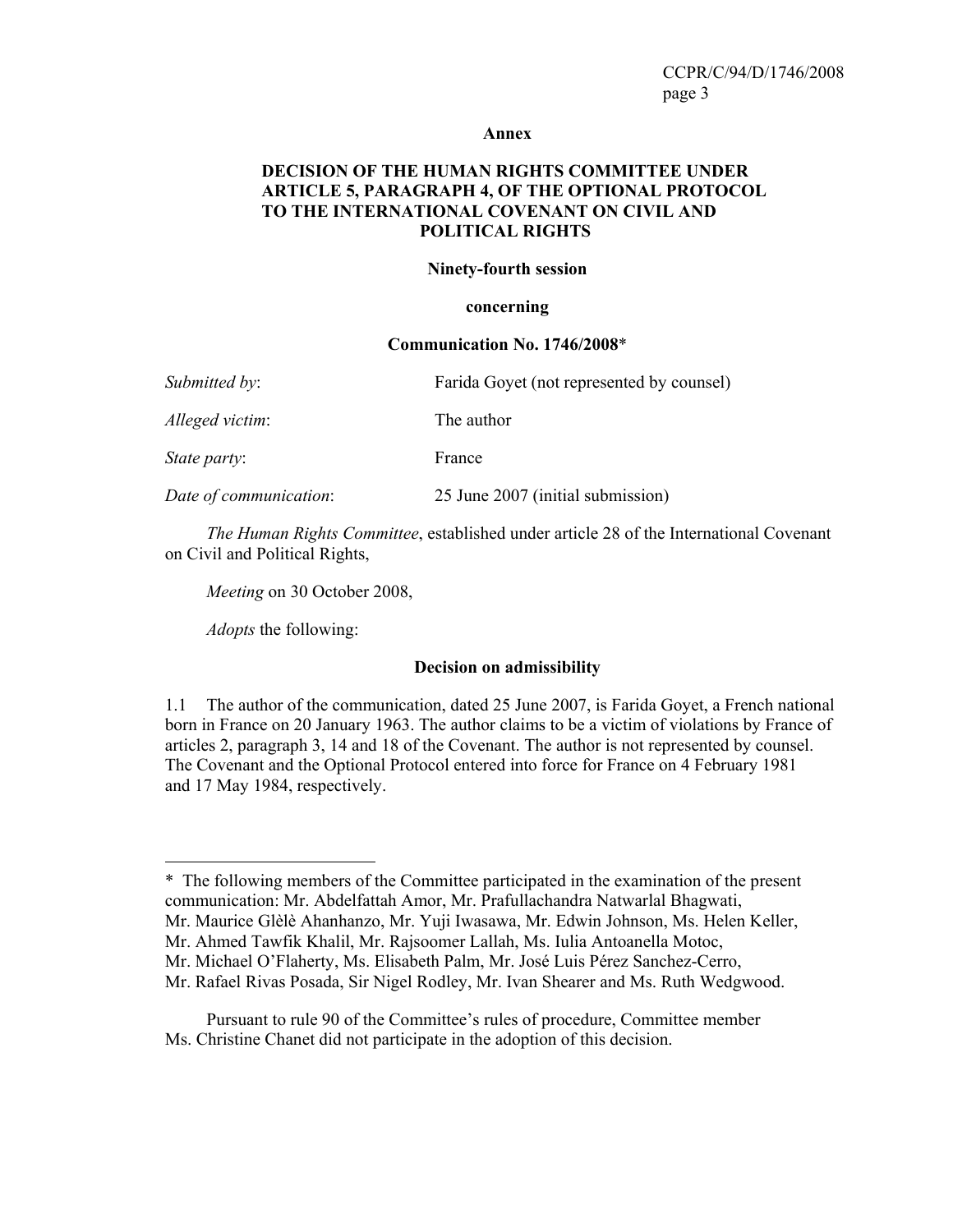1.2 On 6 May 2008, the Special Rapporteur on new communications, acting on behalf of the Committee, decided that the admissibility of the communication should be considered separately from the merits.

# **The facts as submitted by the author**

2.1 The author is a member of Nichiren Daishonin, a denomination of Buddhism also known as Soka Gakkai France. On 29 June 1995, the National Assembly adopted a resolution establishing a parliamentary commission to look into the question of cults and, if appropriate, propose amendments to the law. On 22 December 1995, the commission issued its report No. 2,468 on the subject of cults in France. Soka Gakkai France appeared on the list of cult movements contained in the report. The author notes that the commission decided to include this movement on the list after having interviewed, in camera, people who were either former members or "known to be hostile" to the groups mentioned. The commission never gave representatives of groups it describes as "cults" an opportunity to defend themselves from the accusations made against them. Two further commissions of enquiry were established, one in 1999 and one in 2006. Soka Gakkai France was again mentioned in their reports. Meanwhile, in 1998, an inter-ministerial task force on cults had been set up to train public officials in combating cults and providing information on their dangers to the general public. The task force was replaced in 2002 by the Inter-ministerial Task Force to Monitor and Combat Abuse by Cults (MIVILUDES).

2.2 The author has been manager of Kohésion, a management and human resources consultancy firm, since August 2000. Kohésion provided consultancy services to BW Marketing until 2003. On 1 April 2003 both parties signed an agreement terminating their contract. The agreement states that BW Marketing ended its contractual relationship with Kohésion because of rumours that the author was a member of a "cult". According to a statement from the managing director of BW Marketing that was attached to the agreement, contractual ties were broken because the author's membership in Soka Gakkai France, which is listed as a cult in the report of the parliamentary enquiry, could cause "definite harm" to his company's business. He stated that he had no complaints about the author in professional terms and that, if Soka Gakkai France ceased to be listed as a cult in a parliamentary report, he would not hesitate to call on Kohésion's services again. The author believes that the rumours about her, as well as negative press articles about Soka Gakkai France, led to the severing of financial ties with one of her major customers.

2.3 On 12 June 2003, the author filed criminal indemnification proceedings with the Aix-en-Provence regional court against persons unknown for discrimination by reason of membership in a religion and violation of privacy. On 17 November 2004, the investigating judge withdrew from the case, stating that, over the years, she had come to believe that Soka Gakkai France was "a cult characterized by unsafe behaviours, beliefs and methods". The case was assigned to another investigating judge. On 25 April 2006, the case was dismissed on the grounds that Soka Gakkai France is not a religion and that the termination of a contract by BW Marketing because the author was a member of Soka Gakkai France therefore did not constitute criminal discrimination. The author appealed against the dismissal order, but on 5 September 2006, the Aix-en-Provence appeals court upheld the lower court's decision. The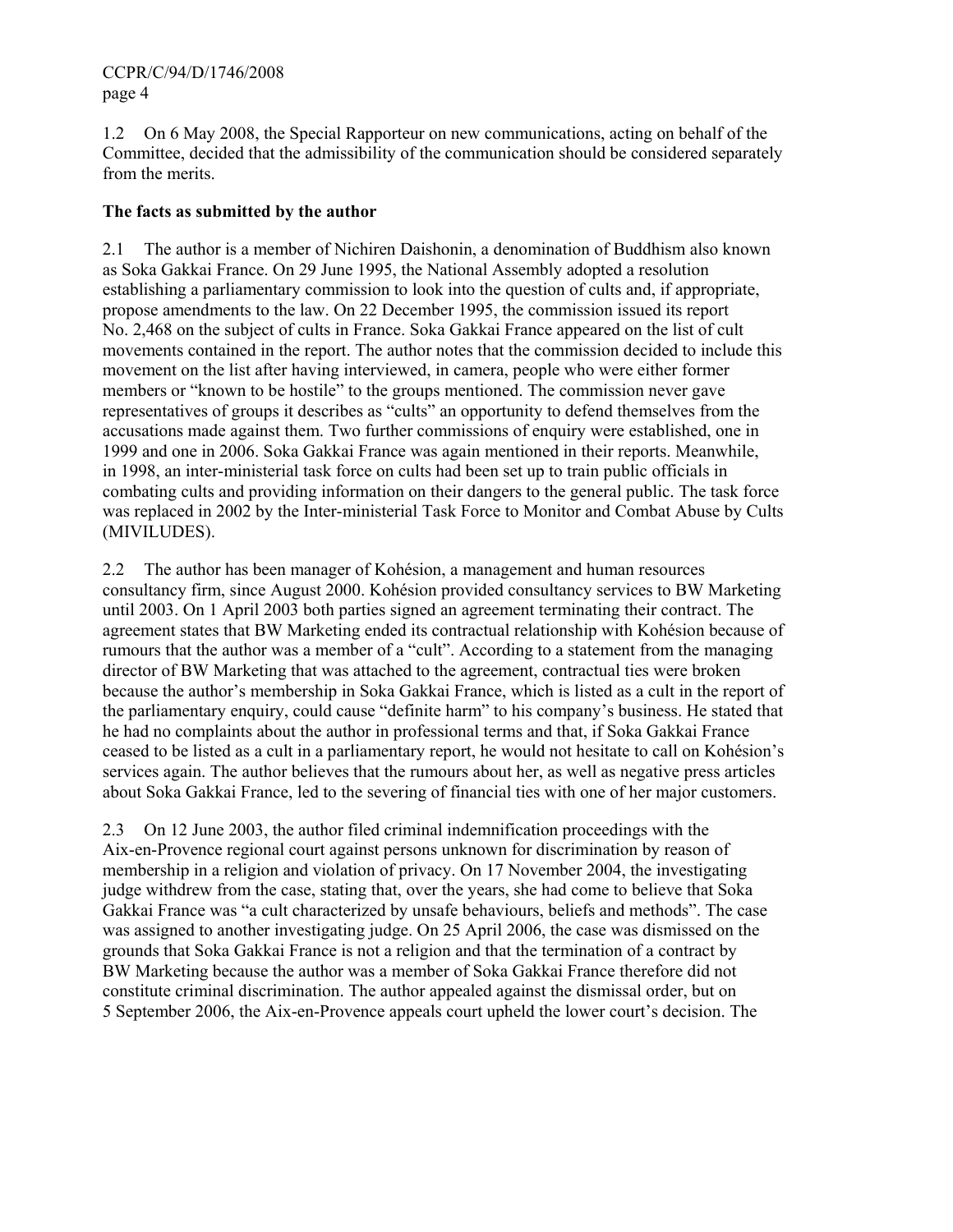author then appealed in cassation, but on 3 April 2007, the criminal division of the court of cassation dismissed her application on the grounds that it included no point of law on which it could be admitted.

## **The complaint**

 $\overline{a}$ 

3.1 The author believes that the parliamentary reports on cults and the MIVILUDES annual reports constitute a direct violation of the rights and freedoms of the followers of Nichiren Daishonin Buddhism. She considers that the national authorities became directly involved in religious controversies, in violation of the constitutional principle of secularism.

3.2 The author alleges a violation of article 2, paragraph 3, of the Covenant, read together with article 18. She argues that an individual or a religious movement alleging injury as a result of a measure taken by parliament should have recourse to a remedy before a "national authority" so that the allegation may be ruled upon and so that redress may be obtained if necessary. She asserts that members of parliament, without any form of prior process and in violation of the adversarial principle, gratuitously maintained, without citing any judicial decision in support of their claim, that Soka Gakkai France constituted a "cult" or were engaging in "cult abuses". The author points out that, following the publication of the first parliamentary report in 1995, a media smear campaign targeting the followers of Nichiren Daishonin Buddhism was conducted throughout the country. Yet she has no effective remedy against the parliamentary reports, in violation of article 2, paragraph 3.

3.3 With regard to article 14, the author asserts that she has no access to a judicial procedure whereby she may challenge, in a fair hearing, the conclusions reached by parliament and the Administration and that her right to be presumed innocent has not been respected. She points out that total and absolute legal immunity is accorded in respect of the content and effects of the parliamentary reports. As to MIVILUDES, the author explains that it is an administrative service coming under the Prime Minister and, this being the case, there is no possibility of challenging the subjects it chooses to investigate or the results of its enquiries. She thus has no means of securing a fair hearing by a competent tribunal, owing to the legal immunity accorded the work of parliament and the legal status of the administrative reports of MIVILUDES. In addition, the author explains that the conclusions drawn by parliament and the Administration constitute a serious violation of the principle of the presumption of innocence guaranteed by article 14, paragraph 2. She asserts that the authorities have a duty of discretion once accusations, particularly criminal accusations, are made.<sup>1</sup> In the present case, the author's right to be presumed innocent was not respected during parliamentary and administrative legal proceedings, seriously undermining her civil rights before any trial could take place.

3.4 Concerning article 18, the author asserts that the authorities have seriously impaired the exercise of her freedom of religion. She points out that the parliamentary reports referring to Soka Gakkai France as a "cult" triggered a series of unjustified administrative controls and a

**<sup>1</sup>** See communication No. 770/1997, *Gridin v. Russian Federation*, Views adopted on 20 July 2000.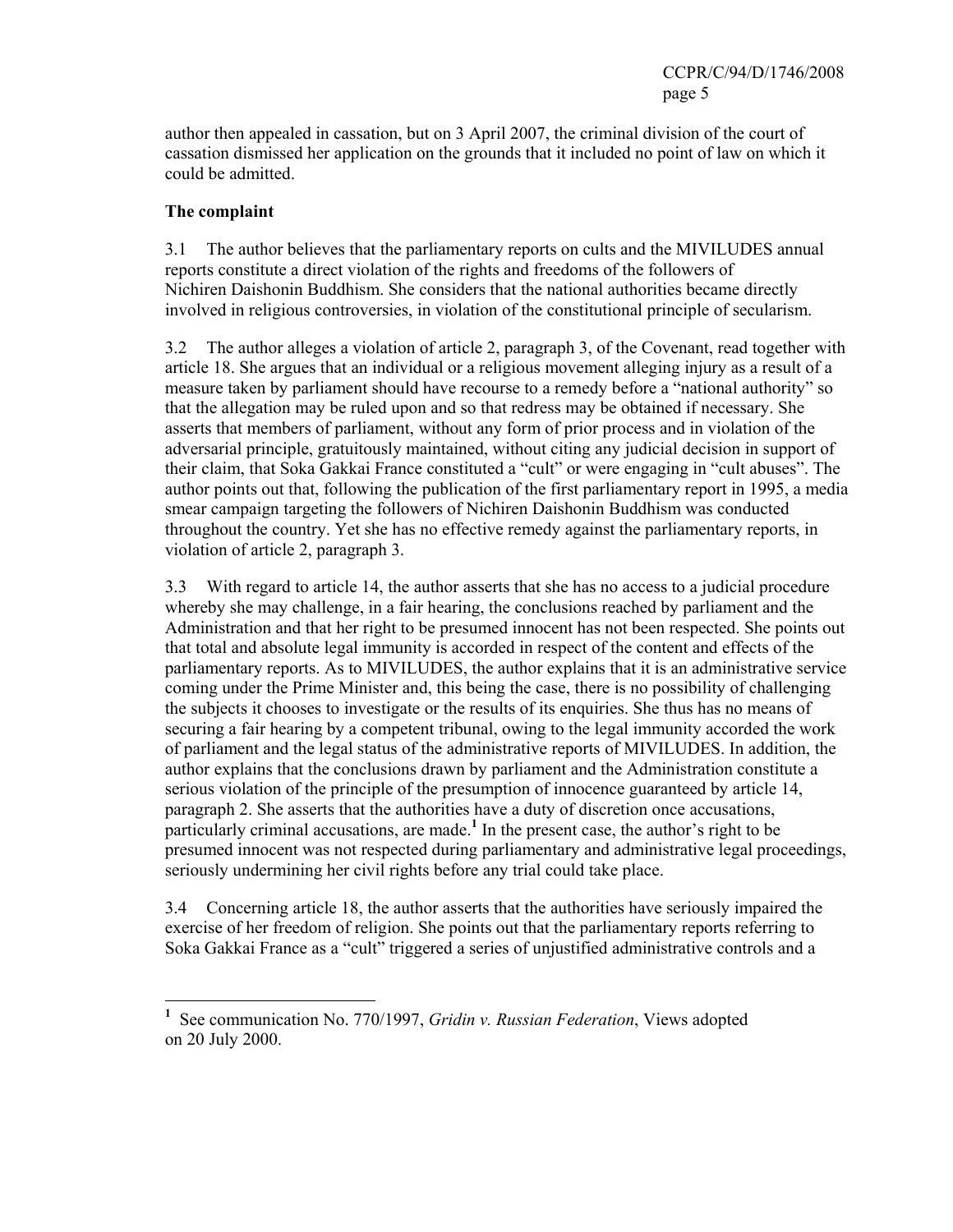smear campaign in the media against the followers of Nichiren Daishonin Buddhism. They were subjected by the authorities to numerous discriminatory measures. The author cites general comment No. 22 (48) on article 18, which states that this provision "protects theistic, non-theistic and atheistic beliefs, as well as the right not to profess any religion or belief. The terms 'belief' and 'religion' are to be broadly construed" and that the Committee views with concern "any tendency to discriminate against any religion or belief for any reason, including the fact that they are newly established". She asserts that the restrictions and limitations imposed by the authorities constitute negative measures that violate her freedom to manifest her beliefs and are neither prescribed by law nor necessary to protect public safety, order, health or morals, or the rights and freedoms of others.

3.5 As to exhaustion of domestic remedies, the author explains that the decisions of the parliamentary commissions of enquiry are not subject to any judicial remedy, although the commissions have very broad powers of investigation. They may decide to hold in camera hearings arbitrarily and without citing any reason for doing so. Evidence may be gathered from dubious sources and used against individuals or groups who have no right of defence. Refusal to cooperate with a commission may lead to criminal proceedings and, ultimately, to a fine or imprisonment. It is impossible to challenge the procedures followed by the commissions or their conclusions. In particular, owing to parliamentary immunity, there is no domestic remedy whereby the author may secure the cessation of the violation of her rights. In addition, the author asserts that any action to set aside or contest the departmental orders on combating cults, documents that draw explicitly on the conclusions reached by parliament, would have no chance of success.

# **State party's observations on admissibility**

4.1 On 28 April 2008, the State party outlined the laws applying to parliamentary enquiries and parliamentary immunities. Regarding parliamentary commissions of enquiry, the State party emphasized that, under article 6 of Order No. 58-1100 of 17 November 1958, such commissions "are set up to gather information, either on specific events or on the management of public services or public enterprises, with a view to submitting their conclusions to the assembly that established them". These commissions are temporary in nature and their mission ends with the filing of their report.

4.2 Concerning parliamentary immunities, the State party explained that there are two types. One is exemption from liability. This is substantive immunity from both criminal prosecution and civil actions. It is absolute, covers all acts performed by deputies in the exercise of their mandates and is permanent, since it extends beyond the end of the mandate. The other is inviolability. This is procedural immunity that enables deputies to fulfil the obligations arising from their mandates without hindrance; it covers acts performed by them outside the scope of their functions and is thus temporary.

4.3 With regard to admissibility, the State party notes that the communication falls into two parts, dealing with two different allegations. On the complaint concerning the Soka Gakkai France association as such, the State party considers that the communication is inadmissible because the author lacks standing as a victim. It observes that the communication is submitted by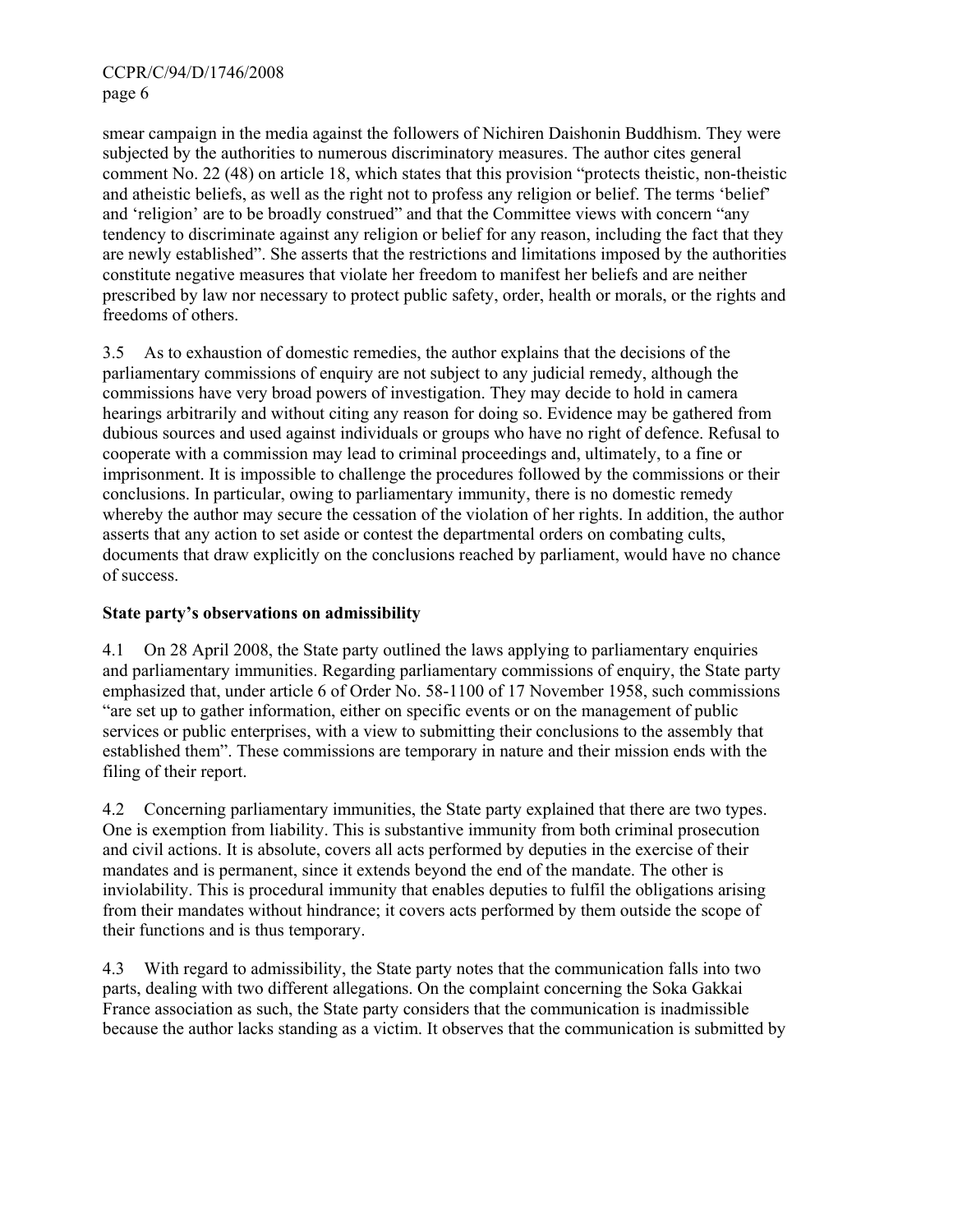the author as a natural person. Yet the documents produced by the author in support of her communication relate to Soka Gakkai France, an association with the status of a legal person and referred to as such in the contested parliamentary reports. Even though the author is a member of this association, no parliamentary report refers to her personally and she cannot therefore avail herself of the status of victim in respect of the provisions of the Covenant.

4.4 The State party adds that the author cannot claim to have been the victim of a "violation of any of her rights" as set forth in the Covenant. By their very nature, the reports of the parliamentary commissions of enquiry that are being challenged by the author are devoid of any legal import and cannot represent grounds for a complaint. The work of parliamentary commissions of enquiry is simply to reflect on and study the questions of the day from a theoretical perspective, to address social issues and to propose the broad outlines of measures to be taken. They pursue their work as part of the democratic debate, and their existence is justified by the need to give elected officials the opportunity to freely express their views on social problems. It is to guarantee this freedom that members of parliament are accorded legal immunity in the exercise of their functions, notably in respect of acts they perform in connection with the preparation of parliamentary reports. This is why administrative courts decline jurisdiction to hear cases involving the State's legislative bodies, especially those challenging the opinions they express in their reports.

4.5 In any case, a parliamentary enquiry report consists of recommendations and advice for lawmakers and has no legal force or prescriptive import.**<sup>2</sup>** It has no direct effect on national regulations, and it creates no rights or obligations in respect of third parties. It therefore cannot result in any violation of the Covenant. The State party emphasizes that the author is unable to cite any portion of a parliamentary report that infringes, directly and personally, one of her rights under the Covenant. Although the author states that various regulatory texts, including Ministry of Justice circulars, the decrees establishing MIVILUDES and Act No. 2001-504 of 12 June 2001 on the prevention and suppression of cult movements, were adopted in the wake of the reports, the State party argues that there is no causal link between the adoption of these texts and a direct, personal violation of the author's rights. Even if there had been, the author could have submitted her case to the competent national courts, which would have examined the provisions at issue.

4.6 As to the claim relating to the business contract, the State party observes that, in the first place, it concerns a business dispute between two legal persons governed by private law and that, in the second place, the dispute was settled by means of a written agreement whereby "the parties forgo all proceedings and/or action caused or occasioned by their contractual relationship or in respect thereof, thereby renouncing any claim, present or future, regarding the interpretation, implementation or termination of said contractual relationship". The State party therefore wonders what obligation the author seeks to ascribe to it under the Covenant, at least at

<sup>&</sup>lt;sup>2</sup> The State party cites a decision of the European Court of Human Rights in which the Court concluded that "a parliamentary report has no legal effect and cannot serve as the basis for any criminal or administrative proceedings" (Application No. 53430/99, *Fédération chrétienne des Témoins de Jéhovah de France v. France*, decision of 6 November 2001).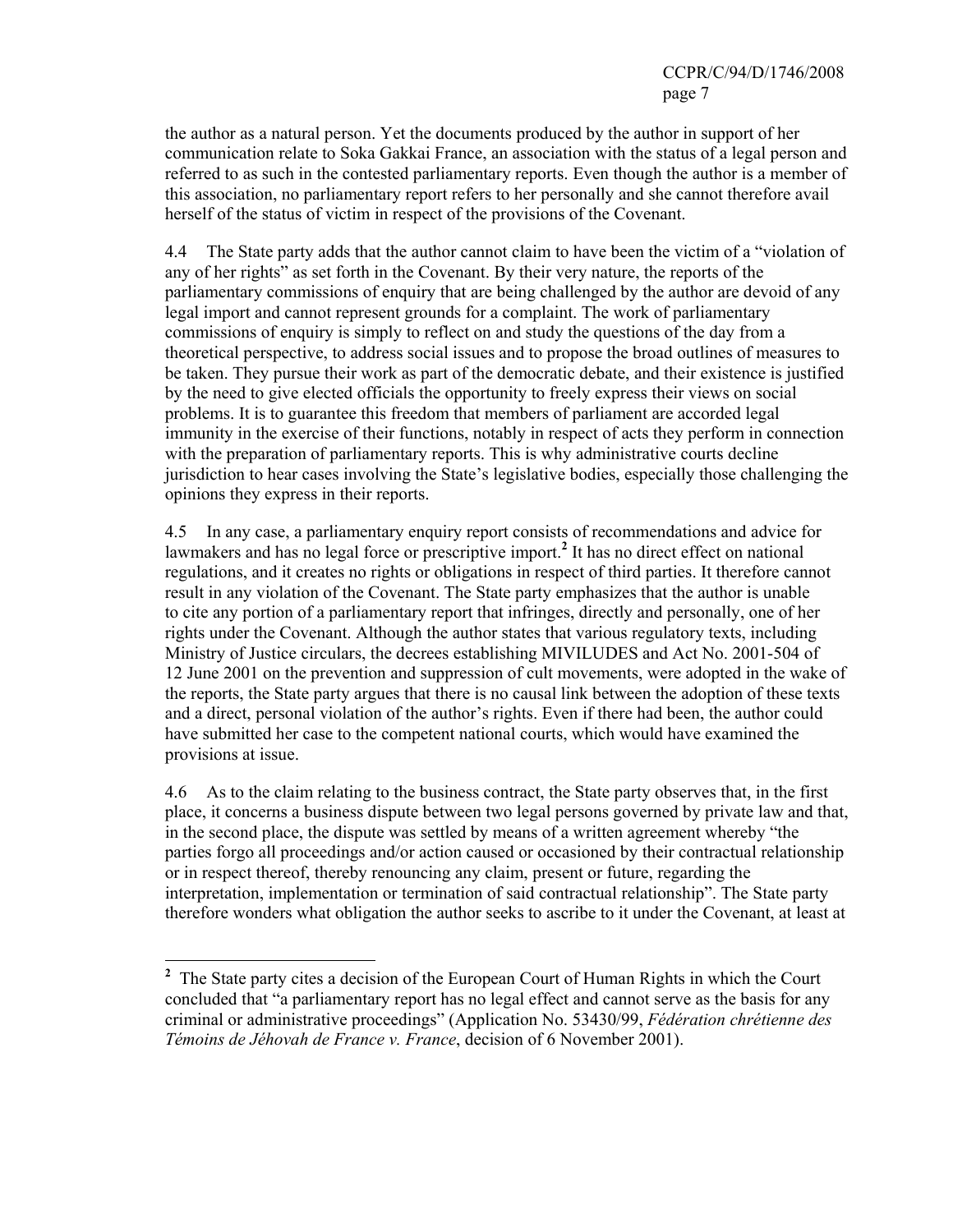this stage of the dispute. It observes, moreover, that the author filed a suit for damages against persons unknown in which she claimed that the settlement agreement made reference to rumours that the author belonged to a "cult" and that, on that basis, she sought redress for violation of privacy and discrimination. The State party argues that the only grounds on which the author could claim that she had been harmed are the reasons given by BW Marketing for breaking off the contractual relationship. Certainly the contested parliamentary reports cannot be seen as constituting the legal basis for that decision. The author had the right under domestic law to raise any matter she believed to constitute discrimination or a violation of her privacy in the national courts. She had been unable to lodge a complaint against BW Marketing on these grounds because she had chosen to sign an amicable settlement with that company and, in so doing, she had actually deprived the domestic courts of the ability to redress an alleged violation. Accordingly, this part of the communication is inadmissible on the grounds of non-exhaustion of domestic remedies.

4.7 The State party comments that, in reality, the author is contesting *in abstracto* the country's regulations and practices relating to the modus operandi of parliamentary commissions of enquiry without substantiating, as far as she is personally concerned, any violation of a right protected by the Covenant, notably her right to religious freedom. The State party recalls the Committee's case law on *actio popularis*.<sup>3</sup> In order for the author to be considered a victim, it is not sufficient for her to maintain that, by its very existence, a law or, still less, a parliamentary report violates her rights. She must establish that the disputed text has been applied to her detriment, causing her direct, personal and definite harm; this has not been established in the present case. In conclusion, the State party argues that the communication is inadmissible because the author lacks standing as a victim.

## **Author's comments on the State party's submission**

 $\overline{a}$ 

5.1 On 23 June 2008 the author wrote that the State party's discussion of the "two different claims" is a distortion of the facts and the points of law she has raised. The case does not concern a narrow claim arising out of a professional dispute over a business contract but rather the prosecution of acts constituting criminal offences punishable under the Criminal Code. The author notes that the State party believes that "the only grounds on which the author could claim that she had been harmed are the reasons given by BW Marketing for breaking off the contractual relationship"; this amounts to an admission of material evidence of discrimination against the author with a view to obstructing her financial and professional activities.

5.2 The author points out that she has never claimed to have been mentioned in the parliamentary reports on cults or to be challenging those reports or the settlement of a business dispute or to be attempting an *actio popularis*. She has tried unsuccessfully to secure the prosecution and punishment of a series of discriminatory acts and has exhausted domestic remedies. The criminal actions brought by the author have concerned just two offences:

**<sup>3</sup>** See communication No. 35/1978, *Aumeeruddy-Cziffra et al. v. Mauritius*, Views adopted on 9 April 1981.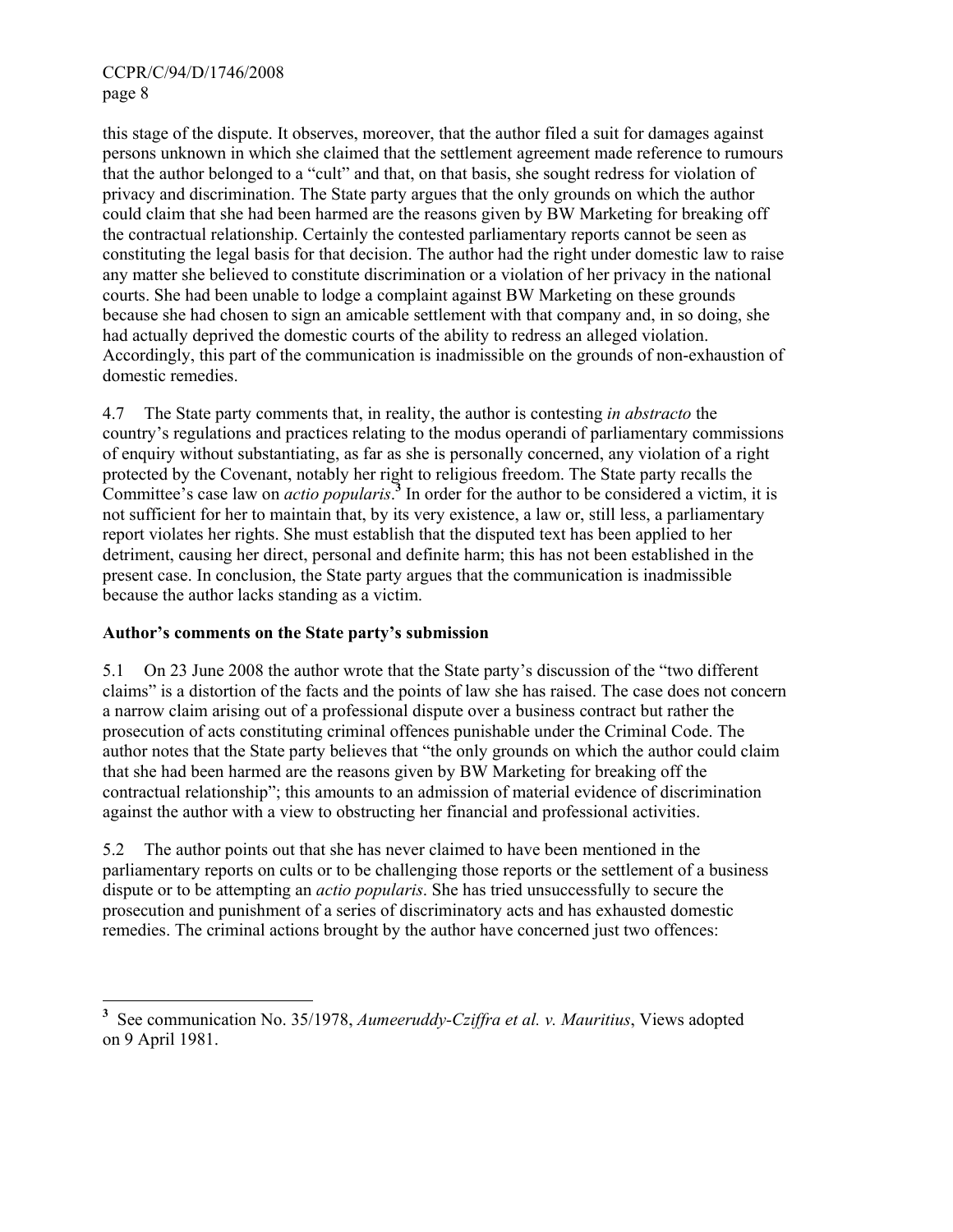discrimination and violation of privacy. It was not simply a matter of the severance of business relations between her company and BW Marketing. She had instituted criminal proceedings because she was the object of discrimination owing to her beliefs and her practice of Buddhism, quite apart from any contractual relationship that might happen to arise. She had brought those actions in order to establish who precisely had started the defamatory rumours and revelations concerning her membership in a cult, which continue to cause her real harm in financial and professional terms. She points out that the possibility of undertaking criminal proceedings was allowed and provided for under article 3 of the agreement, given that the purveyors of the rumours were not from BW Marketing. Moreover, she does not believe that the fact that she has instituted criminal proceedings has made it impossible for the domestic courts to provide redress. She argues that she has exhausted all effective and useful remedies.

5.3 As to her status as a victim, the author points out that the Soka Gakkai movement has been listed as a "cult" in parliamentary reports and that this has had significant consequences in law and in practice. The severance of contractual ties between BW Marketing and Kohésion proves it. There is thus a direct link between the parliamentary reports in question and the discrimination suffered by the author. With respect to the agreement signed by the two companies, the author argues that it is not legally binding on her because she is a physical person with rights that differ from those of Kohésion. She points out that, in a statement that was attached to the agreement, the managing director of BW Marketing said that contractual relations were severed because of the author's membership in Soka Gakkai France, which is classified as a cult in a parliamentary report, and that, were Soka Gakkai France no longer to be listed as such, he would not hesitate to call on Kohésion's services again. In addition, the author argues that the parliamentary findings to some extent constitute the *ratio legis* underlying the decisions to dismiss her criminal proceedings for discrimination. She notes that the Aix-en-Provence appeals court referred to Soka Gakkai France as a "movement listed as a cult in various parliamentary reports" in its decision of 5 September 2006. In her view, therefore, the findings made public in those reports were used to her detriment by the Aix-en-Provence appeals court in issuing a ruling that caused her direct, personal and definite harm and that was upheld by the court of cassation on 3 April 2007.

## **Issues and proceedings before the Committee**

6.1 Before considering any claim contained in a communication, the Human Rights Committee must decide, in accordance with rule 93 of its rules of procedure, whether or not the communication is admissible under the Optional Protocol to the Covenant.

6.2 As required under article 5, paragraph 2 (a), of the Optional Protocol, the Committee has ascertained that the same matter is not being examined under another procedure of international investigation or settlement.

6.3 Concerning the author's allegations relating to articles 14 and 18 of the Covenant, the Committee observes that a person may not claim to be a victim within the meaning of article 1 of the Optional Protocol unless his or her rights have actually been violated. However, no person may contest a law or practice which that person holds to be at variance with the Covenant in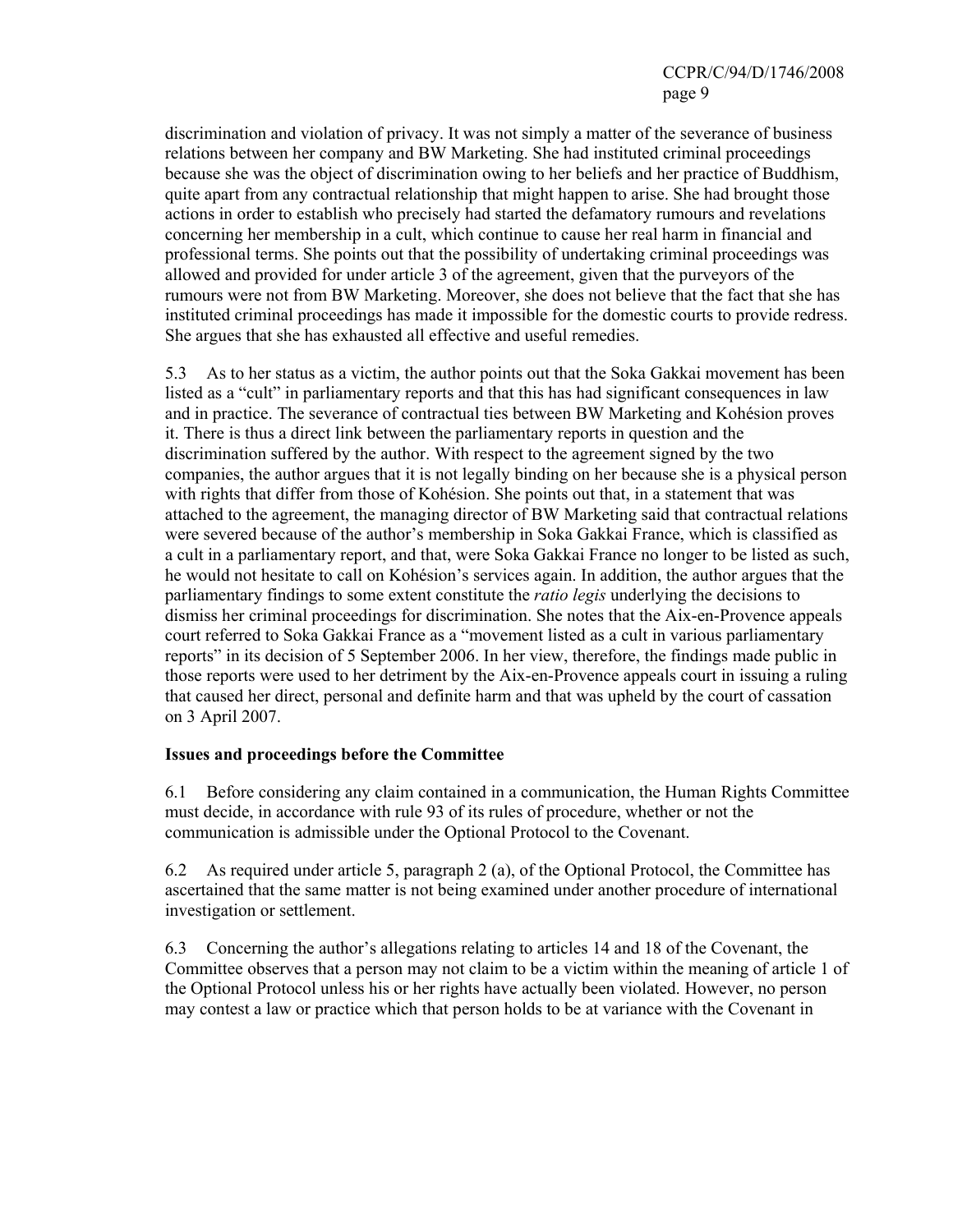theoretical terms by *actio popularis*.<sup>4</sup> Any person claiming to be a victim of a violation of a right protected by the Covenant must demonstrate either that a State party has, by an act or omission, already impaired the exercise of that right or that its impairment is imminent, based on, for example, legislation in force or a judicial or administrative decision or practice. The Committee recalls that, in the present case, the author complained of a series of hostile reactions (a smear campaign in the media, for example) to Soka Gakkai France following the publication of parliamentary reports in 1995, 1999 and 2006. It considers, however, that the author has not demonstrated how the reports' publication had the purpose or effect of violating her rights. The Committee also notes that the author complains of the severance of a business contract between her company and a marketing company on the grounds that she belonged to a movement categorized as a cult in the parliamentary reports referred to above. The Committee takes note, however, of the State party's argument to the effect that this was a business dispute between two legal persons governed by private law which has already been addressed by a written agreement. In any case, it also notes the State party's argument that a parliamentary report is without legal effect. After considering the arguments and information before it, the Committee therefore concludes that the author cannot claim to be a victim of a violation of articles 14 and 18 of the Covenant within the meaning of article 1 of the Optional Protocol.**<sup>5</sup>**

6.4 The Committee points out that article 2 of the Covenant may be invoked by individuals only in relation to other provisions of the Covenant and observes that article 2, paragraph 3 (a), provides that each State party shall undertake "to ensure that any person whose rights or freedoms as herein recognized are violated shall have an effective remedy". Article 2, paragraph 3 (b), guarantees protection to persons claiming to be victims if their complaints are sufficiently well-founded to be protected under the Covenant. A State party cannot reasonably be required, on the basis of article 2, paragraph 3 (b), to make such procedures available in respect of complaints which are less well-founded.**<sup>6</sup>** Since the author of the present complaint cannot claim to be a victim of violations of articles 14 and 18 of the Covenant within the meaning of article 1 of the Optional Protocol, her allegation of violations of article 2 of the Covenant is inadmissible under article 2 of the Optional Protocol.

 **4** See communication No. 318/1988, *E.P. et al. v. Colombia*, inadmissibility decision of 25 July 1990, para. 8.2; and communication No. 35/1978, *Aumeeruddy-Cziffra and 19 other Mauritian women v. Mauritius*, Views adopted on 9 April 1981, para. 9.2.

**<sup>5</sup>** See communication No. 429/1990, *E.W. et al. v. the Netherlands*, inadmissibility decision of 8 April 1993, para. 6.4; communication No. 645/1995, *Bordes and Temeharo v. France*, inadmissibility decision of 22 July 1996, para. 5.5; communication No. 1400/2005, *Beydon and 19 other members of the association DIH Mouvement de protestation civique v. France*, inadmissibility decision of 31 October 2005, para. 4.3; and communication No. 1440/2005, *Aalersberg et al. v. the Netherlands*, inadmissibility decision of 12 July 2006, para. 6.3.

**<sup>6</sup>** See communication No. 972/2001, *Kazantzis v. Cyprus*, inadmissibility decision of 7 August 2003, para. 6.6; and communication No. 1036/2001, *Faure v. Australia*, Views adopted on 31 October 2005, para. 7.2.